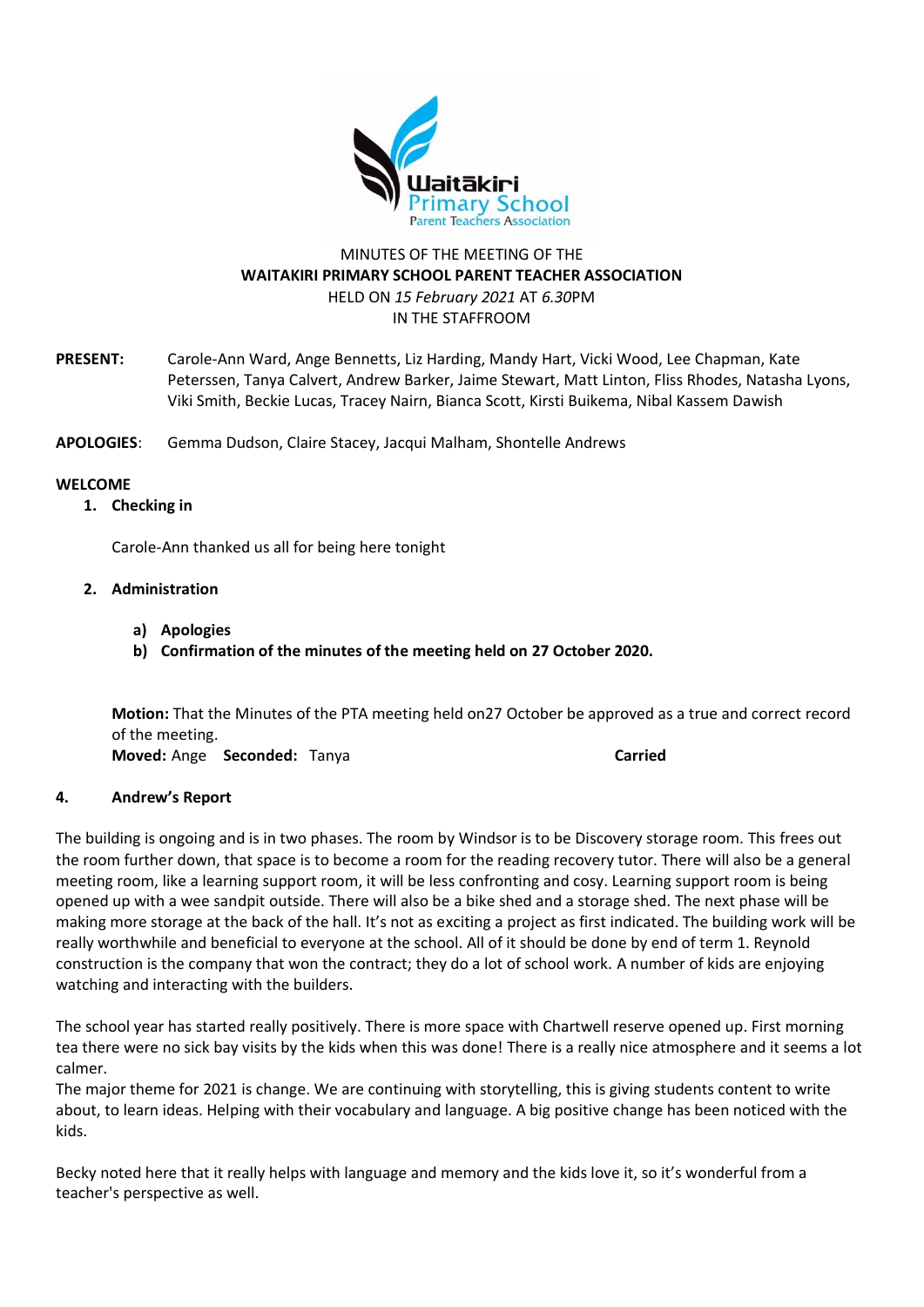PBFL is another focus this year, this stands for Positive Behaviour For Learning. It has been adapted for NZ and basically looks at the school vision and values; how can we enhance that with positive language. An example of this is; all the fish in the river are swimming one way, so it's hard for one fish to turn and swim the other way. Ideally, this should flow through all support staff and through to parents. The last focus is; Pause, breathe, smile – again, this is evidence based. This is a programme to teach kids to pause, breathe and smile. Andrew is really looking forward to these 2 initiatives flowing through the school this year.

\_\_\_\_\_\_\_\_\_\_\_\_\_\_\_\_\_\_\_\_\_\_\_\_\_\_\_\_\_\_\_\_\_\_\_\_\_\_\_\_\_\_\_\_\_\_\_\_\_\_\_\_\_\_\_\_\_\_\_\_\_\_\_\_\_\_\_\_\_\_\_\_\_\_\_\_\_\_\_\_\_\_

Mane Ake is running Sunshine Circle with Burwood studio, Andrew is unaware of this so will look into it, to find out what exactly it is all about.

There are 5 new teachers at Waitakiri this year, all have settled in really well. One is a brand new teacher with surflife saving experience. They all had a fantastic teacher only day with team building. This year the team building was a Masterchef challenge. It was the best staff lunch Andrew has ever had.

# **3. Treasurer's Report**

Please see attached pdf **Motion:** That the Treasurer's report be approved as a true and correct record of the meeting **Moved:** Fliss **Seconded:** Tash **Carried**

# **5. General PTA matters**

## **Whare update**

Woody has cleared space, we are waiting for delivery and the Whare will be here soon. At this stage we know that they have asked for a Koha of \$500 for building the Whare, but there will also be building supply costs to add to this total.

### **Disco**

This year we have decided to try to have two discos, one in Term 1 and the second in Term 3. Term 1 Disco dates were discussed and we have decided on Friday 9th of April, this is after Easter and the last week of term is the week after. Beckie checked the Hall bookings and Oscar is booked into hall until 5pm.

Lee raised that the queue for juniors disco needs to be snaked elsewhere as it was really long and dangerously close to the road crossing last Disco. We need someone out there early to do crowd management before we start taking payments. Kate has volunteered to look after crowd management. Times of the Disco's will be the same as last time; Junior disco 5-6, Senior disco 6.15 – 7.15. We will need cups again for snow cones, last time we needed to run out to buy cups and cookies. We think we will need double the amount of cookies as we had last time, Tanya keen to do cookies again. Tracey and Carole-Ann have started making scrunchies to sell in place of glow sticks, they are really awesome and we think that these will sell really well. We will have another meeting before disco to plan, so at this stage will leave the matter until next meeting.

## **Snow cone machine**

Andrew and Carole-Ann would like to buy a Snow Cone machine. Ange researched purchasing one last year and it was just under \$700 for a machine (the same model as the one that was used last disco), due to how hard it has to work we really would like to look at a similar one to the one we were donated for use last time. We will be able to hire it out to other schools, Studios can use as Fun Day prizes. Carole-Ann asked for someone to research more about snow cone machine – Kate to investigate and to let Carole-Ann know by next Monday  $21^{st}$  February. We would like to look at less sugar options, Andrew said that there are real fruit options for syrups instead, so we will need to take that under advisement.

Vote for buying snow cone – everyone present voted yes

## **Candy floss machine**

Vicky to follow up getting repaired, she is thinking she will take it in to Saxons – worth finding out and getting fixed as it is a very good machine. However we do need quotes before we can commit funds.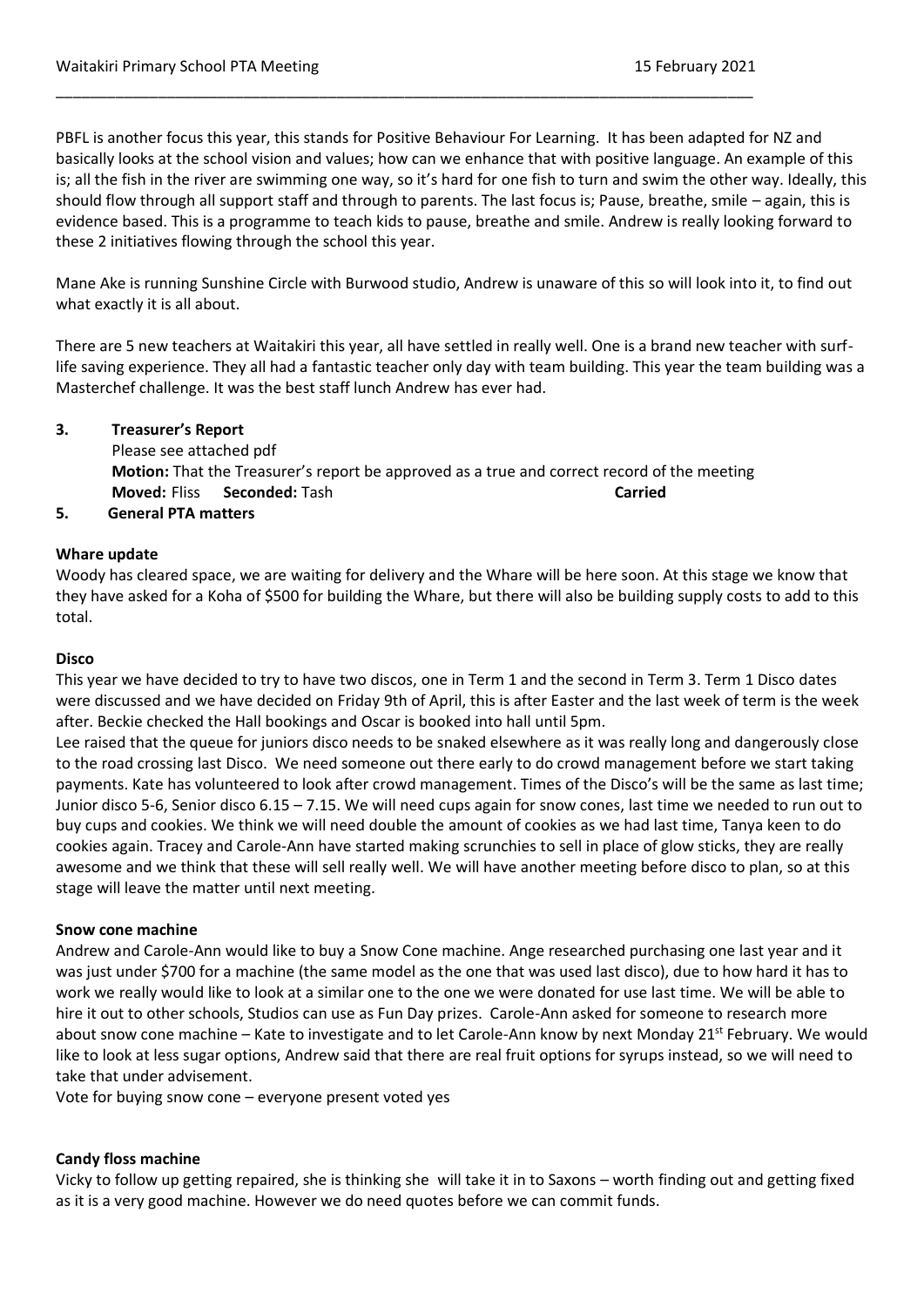### **Market Night**

We booked Market Night for the 5<sup>th</sup> November 2021 at the last meeting.

Carole-Ann has raised the point that we need a separate committee for the Market Night, this committee will report back to the PTA in future meetings.

\_\_\_\_\_\_\_\_\_\_\_\_\_\_\_\_\_\_\_\_\_\_\_\_\_\_\_\_\_\_\_\_\_\_\_\_\_\_\_\_\_\_\_\_\_\_\_\_\_\_\_\_\_\_\_\_\_\_\_\_\_\_\_\_\_\_\_\_\_\_\_\_\_\_\_\_\_\_\_\_\_\_

## **Market Night Committee Members**

Tracy Nairn Tessa Ash Vicki Wood Ange Bennetts Tanya Culvert Bianca Scott Liz Harding Mandy Hart Fliss Rhodes Vicki Smith Carole-Ann Ward

## **Sausage sizzles**

Carole-Ann suggested 12th of March for the first sausage sizzle of 2021, Andrew said that it will be Waka day on that day. The school is introducing Waka's – like houses. On the day there will be 6 activities throughout the day to represent the 6 wakas. There will be some top town activities, reading, and board games. Carole-Ann asked for volunteers to help with sausage sizzle; Vicki Wood, Bianca, Kate and Tessa.

## **Quiz night**

We were all keen to have another one this year. Discussions for dates ensued. We all think that winter is a better time than when it is warm, therefore Term 3. We will need to push lots more this year to raise funds, raffles etc. At this stage we have tabled Quiz Night to plan at another meeting.

## **Readathon**

Carole-Ann talked to Jacqui about options this year and they talked about a Readathon to coincide with Book Week. Maybe Scholastic Book fair as well? There is usually a dress up day around book theme. We could look at some book theme prizes. Book Week is not in the school calendar yet, date to be confirmed.

## **Book covers**

Carole-Ann raised we keep getting Book Covers sent to us. We don't know profits at this stage. This would probably be best as a Term 4 fundraiser. As they are reusable are good from an environmental standpoint. We can look at selling at market night. Tracey looked into Ezcovers last year and they give back 5 cents per book cover. We only get money back once profit hits \$100. The cost to buy is \$1.94 for books but \$0.90 for notebook. We will look at finding more information and plan to have ready to go for market night.

## **Fundraisers**

Carole-Ann has heard from Hillivers of Lincoln - pies. How it works is that you buy a box of 18 individual pies, you can pick from their range of flavours. Bonus, we don't have to sort them. How it works is they send us the order forms, which can be altered to suit, we then send the order form home with the kids, we then collect form and money, they come and collect the forms, and they then deliver in chilled van, at the end of day. So parents can pick up from them, we don't need to organise pick-ups. It works out to \$100 value for \$69.99. The PTA would get \$15 per box. So a 30% discount plus 20% commission. It's great that they do all the hand out. We all think that Term 2 is a good season to eat pies. Voted to do a pie fundraiser - majority yes, a few no's. We will look at going ahead with this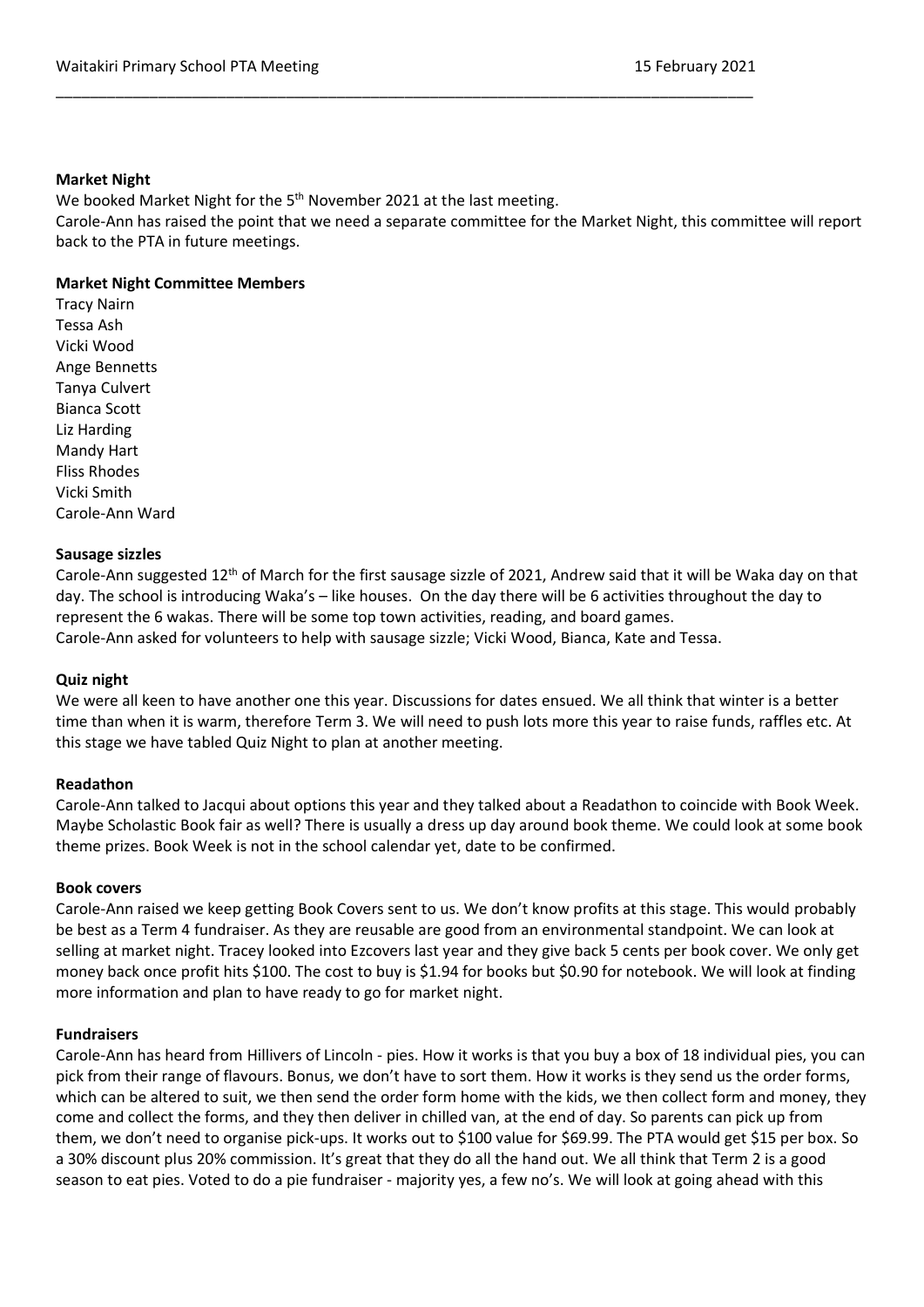### **Entertainment books**

Carole-Ann has an online meeting in a few weeks. Once she gets more information about how it will work this year, we will start advertising.

\_\_\_\_\_\_\_\_\_\_\_\_\_\_\_\_\_\_\_\_\_\_\_\_\_\_\_\_\_\_\_\_\_\_\_\_\_\_\_\_\_\_\_\_\_\_\_\_\_\_\_\_\_\_\_\_\_\_\_\_\_\_\_\_\_\_\_\_\_\_\_\_\_\_\_\_\_\_\_\_\_\_

## **Left over Chocolate**

We had chocolate blocks left over from last year, expires in the next couple of months so we need ideas to get rid of it! Waka day spot prizes, suggested, everyone was happy about that.

Carole-Ann asked if there is anything else anyone wants to talk about – no

**NEXT MEETING –** *15th March 6.15pm*

Meeting Closed at *7.18pm*

#### **IMPORTANT DATES**

|                       | <b>Action Points</b>                         |                      |
|-----------------------|----------------------------------------------|----------------------|
|                       | <b>Task Details</b>                          | Due by and who is    |
|                       |                                              | completing action    |
| <b>Snow Cone</b>      | Kate to let Carole-Ann know options for Snow | $Kate - 22/02$       |
| <b>Machine</b>        | cone machine                                 |                      |
| <b>Options</b>        |                                              |                      |
| <b>Sausage Sizzle</b> | Sausage Sizzle, Waka Day                     | Vicky, Bianca, Kate, |
|                       | Friday 12 <sup>th</sup> March                | Tessa                |
| <b>PTA Meeting</b>    | <b>Next Meeting</b>                          | 15/03                |
| <b>Disco</b>          | Term 1 Disco                                 | 09/04                |
| Term 2                | Pie Fundraiser                               | Date TBA             |
| Term 3                | Disco, Quiz Night                            | Date TBA             |
| Term 4                | Market Night, Bookcovers                     | 05/11                |